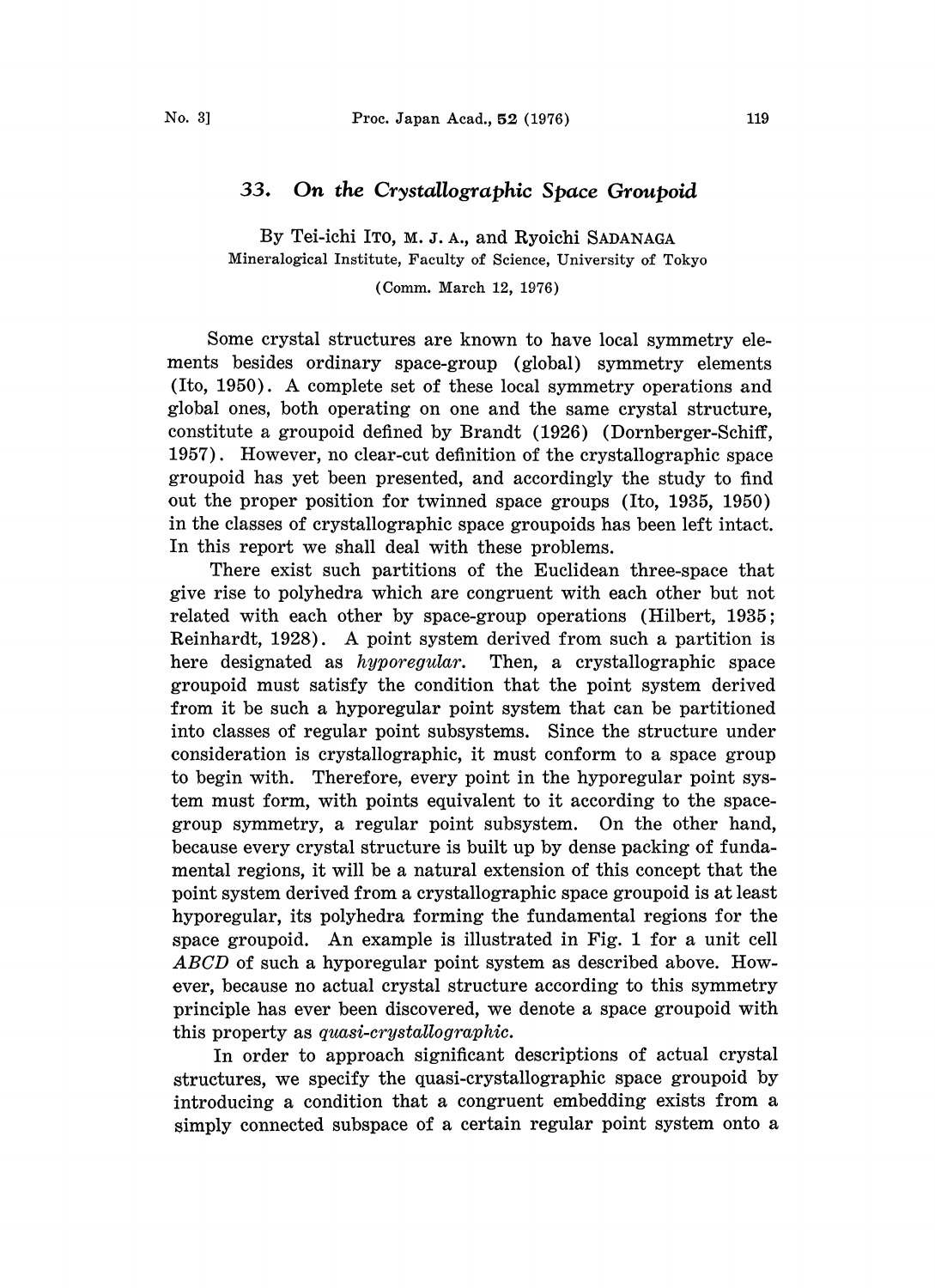

Fig. 1. Unit cell ABCD of <sup>a</sup> hyporegular point system. Distinction of circles, black from white, is only to facilitate easy visualization of the structure; both circles represent points of one and the same hyporegular point system. The tetragonal rotation operation at the centre of each small square is a local symmetry operation.



Fig. 2. Crystallographic space groupoid (a). A subspace A'B'C'D' of a space group (b) is congruently embedded onto its fundamental region ABCD. Open digonal symbols in (a) represent local digonal axes.

fundamental region of the space group contained in a quasi-crystallographic space groupoid. A quasi-crystallographic space groupoid satisfying this condition is called a *crystallographic space groupoid*,